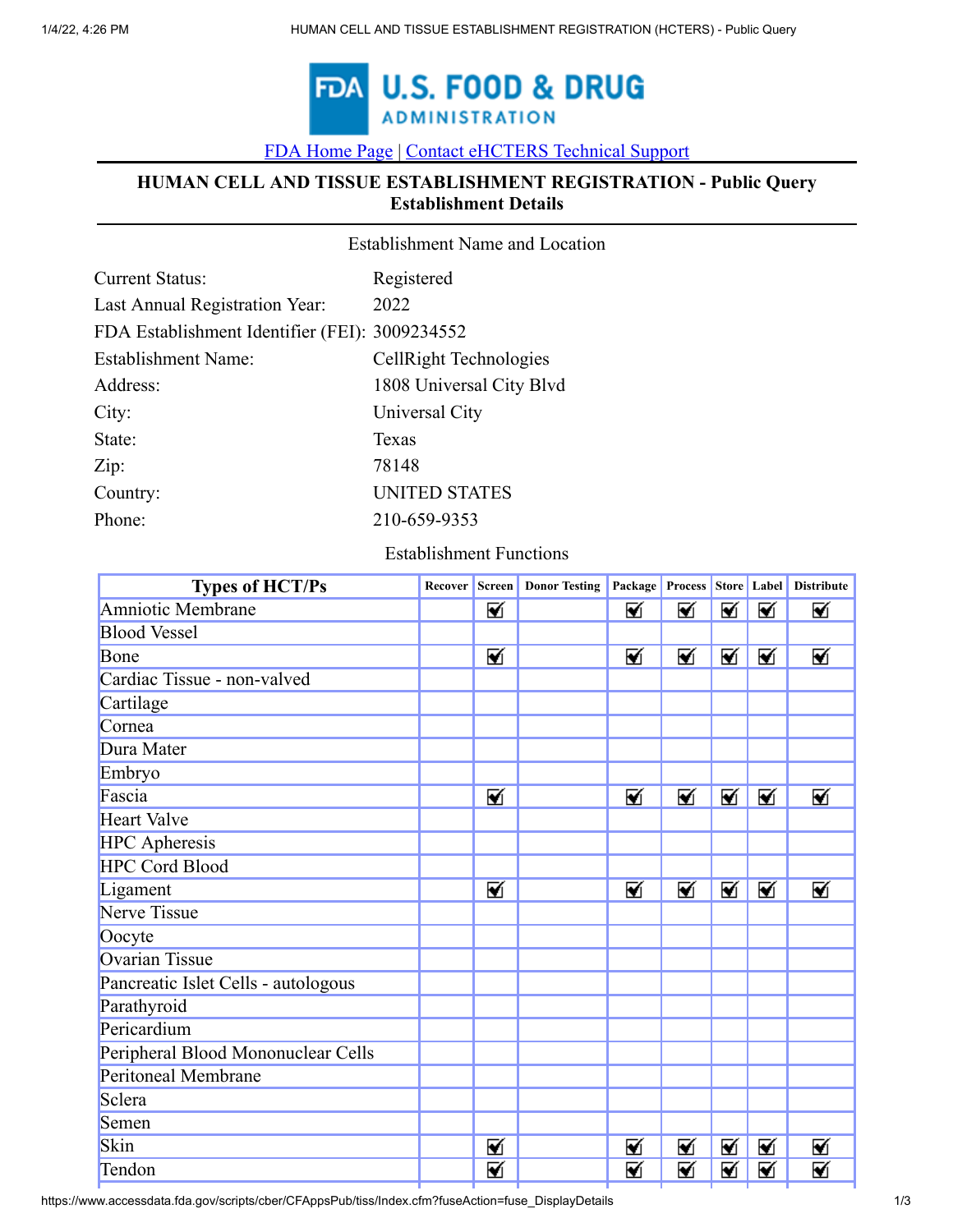1/4/22, 4:26 PM HUMAN CELL AND TISSUE ESTABLISHMENT REGISTRATION (HCTERS) - Public Query

| <b>Testicular Tissue</b> |  |  |  |  |
|--------------------------|--|--|--|--|
| Tooth Pulp               |  |  |  |  |
| Umbilical Cord Tissue    |  |  |  |  |

## Establishment HCT/P Listing

| <b>Types of HCT/Ps</b>                       | HCT/Ps<br><b>Described</b><br>in 21 CFR<br>1271.10 | <b>Proprietary Names</b>                                                                                                           |
|----------------------------------------------|----------------------------------------------------|------------------------------------------------------------------------------------------------------------------------------------|
| Amniotic Membrane                            | X                                                  | <b>AmnioWorks</b>                                                                                                                  |
| <b>Blood Vessel</b>                          |                                                    |                                                                                                                                    |
| Bone                                         | X                                                  | MatrixOI, FlexIT, InFill AFM, Influx, MatrixCellect<br>100 DBM Putty, MatrixCellect 100 DBM Crunch,<br>ConCelltrate 100, DentalFix |
| Cardiac Tissue - non-valved                  |                                                    |                                                                                                                                    |
| Cartilage                                    |                                                    |                                                                                                                                    |
| Cornea                                       |                                                    |                                                                                                                                    |
| Dura Mater                                   |                                                    |                                                                                                                                    |
| Embryo                                       |                                                    |                                                                                                                                    |
| Fascia                                       | X                                                  |                                                                                                                                    |
| <b>Heart Valve</b>                           |                                                    |                                                                                                                                    |
| <b>HPC</b> Apheresis                         |                                                    |                                                                                                                                    |
| <b>HPC Cord Blood</b>                        |                                                    |                                                                                                                                    |
| Ligament                                     | X                                                  |                                                                                                                                    |
| Nerve Tissue                                 |                                                    |                                                                                                                                    |
| Oocyte                                       |                                                    |                                                                                                                                    |
| <b>Ovarian Tissue</b>                        |                                                    |                                                                                                                                    |
| Pancreatic Islet Cells - autologous          |                                                    |                                                                                                                                    |
| Parathyroid                                  |                                                    |                                                                                                                                    |
| Pericardium                                  |                                                    |                                                                                                                                    |
| Peripheral Blood Mononuclear<br><b>Cells</b> |                                                    |                                                                                                                                    |
| Peritoneal Membrane                          |                                                    |                                                                                                                                    |
| Sclera                                       |                                                    |                                                                                                                                    |
| Semen                                        |                                                    |                                                                                                                                    |
| Skin                                         | X                                                  | MatrixND Dermis, DermaPure, Dermis on Demand,<br><b>VNEW</b>                                                                       |
| Tendon                                       | X                                                  |                                                                                                                                    |
| <b>Testicular Tissue</b>                     |                                                    |                                                                                                                                    |
| Tooth Pulp                                   |                                                    |                                                                                                                                    |
| <b>Umbilical Cord Tissue</b>                 |                                                    |                                                                                                                                    |

## HCT/P Listing - Donor Information

| <b>Types of HCT/Ps</b>             | <b>SIP</b> | <b>Directed</b> | Anonymous | <b>Autologous</b> | <b>Family Related</b> |
|------------------------------------|------------|-----------------|-----------|-------------------|-----------------------|
| Embryo                             |            |                 |           |                   |                       |
| <b>HPC</b> Apheresis               |            |                 |           |                   |                       |
| <b>HPC Cord Blood</b>              |            |                 |           |                   |                       |
| Oocyte                             |            |                 |           |                   |                       |
| Peripheral Blood Mononuclear Cells |            |                 |           |                   |                       |
| Semen                              |            |                 |           |                   |                       |